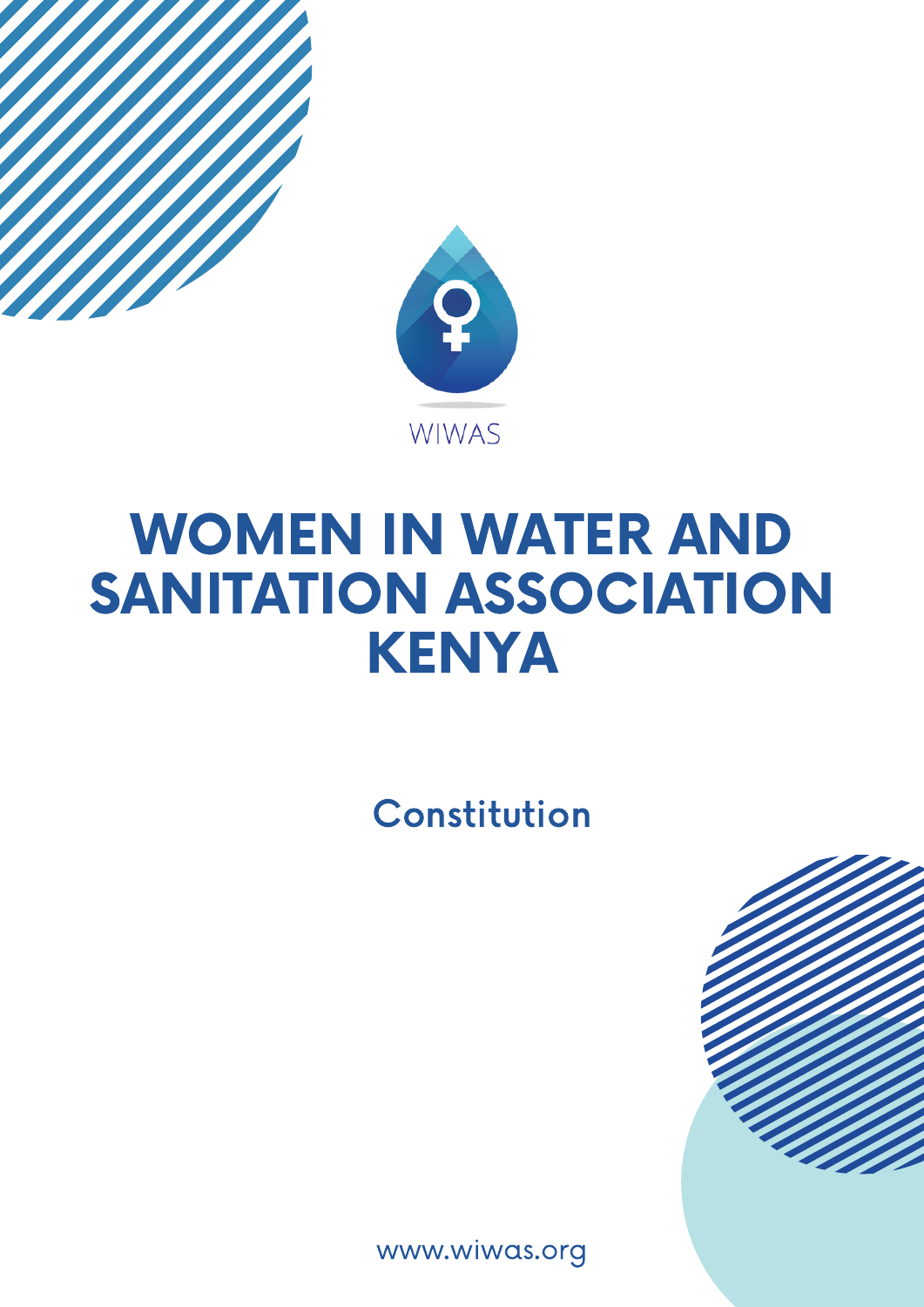

#### **THE CONSTITUTION OF WOMEN IN WATER AND SANITATION ASSOCIATION, KENYA P. O. BOX 25642-00100 NAIROBI, KENYA**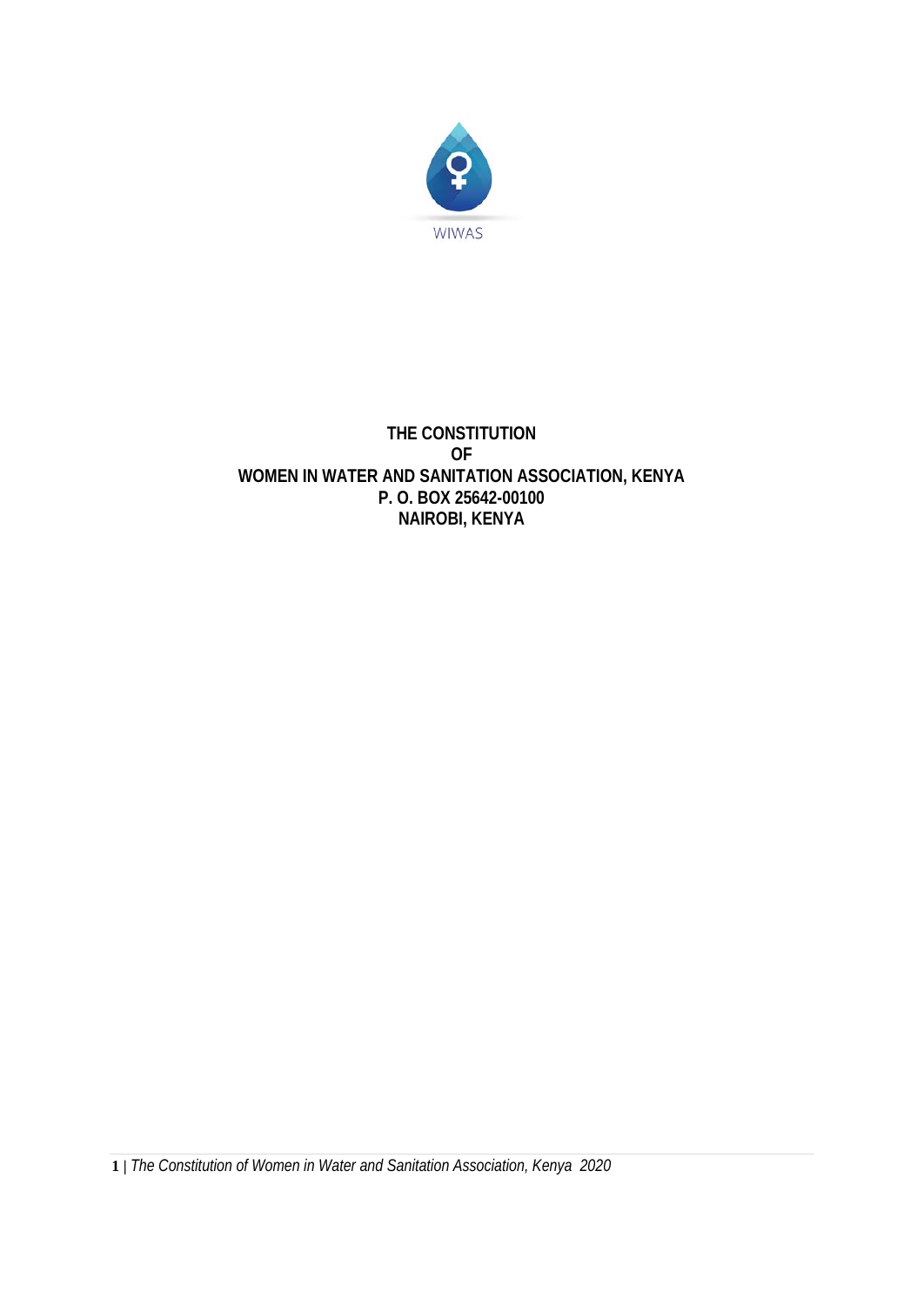# **Article 1. NAME**

The name of the Association shall be **'WOMEN IN WATER AND SANITATION ASSOCIATION'** (hereinafter referred to as "the Association").

The Association is non-profit making and non-political in nature.

# **Article 2. OBJECTS**

- (a) To empower women in water, sanitation and hygiene through capacity building, mentorship, knowledge management, research, advocacy and networking.
- (b) To promote the sharing of information and experiences among members and the public through appropriate fora including and not limited to conferences, seminars, workshops, media, publications study tours/visits, participation in International, Regional, National, county fora.
- (c) To create awareness among the public alongside the WSPs and other stakeholders through awareness education programs on proper sanitation and wastewater management including responsible use of related infrastructure, solid waste management, water conservation, environmental, catchment protection and efficient use of water.
- (d) To create an understanding of the gender gaps within the water and sanitation sector and to advocate for gender transformative policy interventions at all levels.
- (e) To lobby for a strong commitment from water service providers (WSPs) and creation of a healthy and attractive environment to provide water and sanitation services to the public, especially to the vulnerable and marginalized groups.

# **Article 3. MEMBERSHIP**

# **3. 1 Registration of Members**

(a) WIWAS is a voluntary membership Association. Any interested person in the Water, Sanitation and Hygiene (WASH) sector and other sectors, over the age of eighteen years, shall be eligible for membership of the Association, subject to the completion of the application form, approval of the Executive Committee and submission of a registration fee.

# **3.2 Membership Categories**

The Association shall have two categories of membership; corporate membership and individual membership.

- i) Corporate membership is drawn from Water Service Providers (WSPs), Ministries, Departments & Agencies (MDAs), International and local Non-Governmental Organizations (NGOs), County Governments, Professional Bodies, Development partners, and Private sector.
- ii) Individual memberships are classified as: Full members – Individuals in WASH sector – working in WSPs, MDAs in WASH, Partners (Development partners and Other Associations in WASH)

**<sup>2</sup> |** *The Constitution of Women in Water and Sanitation Association, Kenya 2020*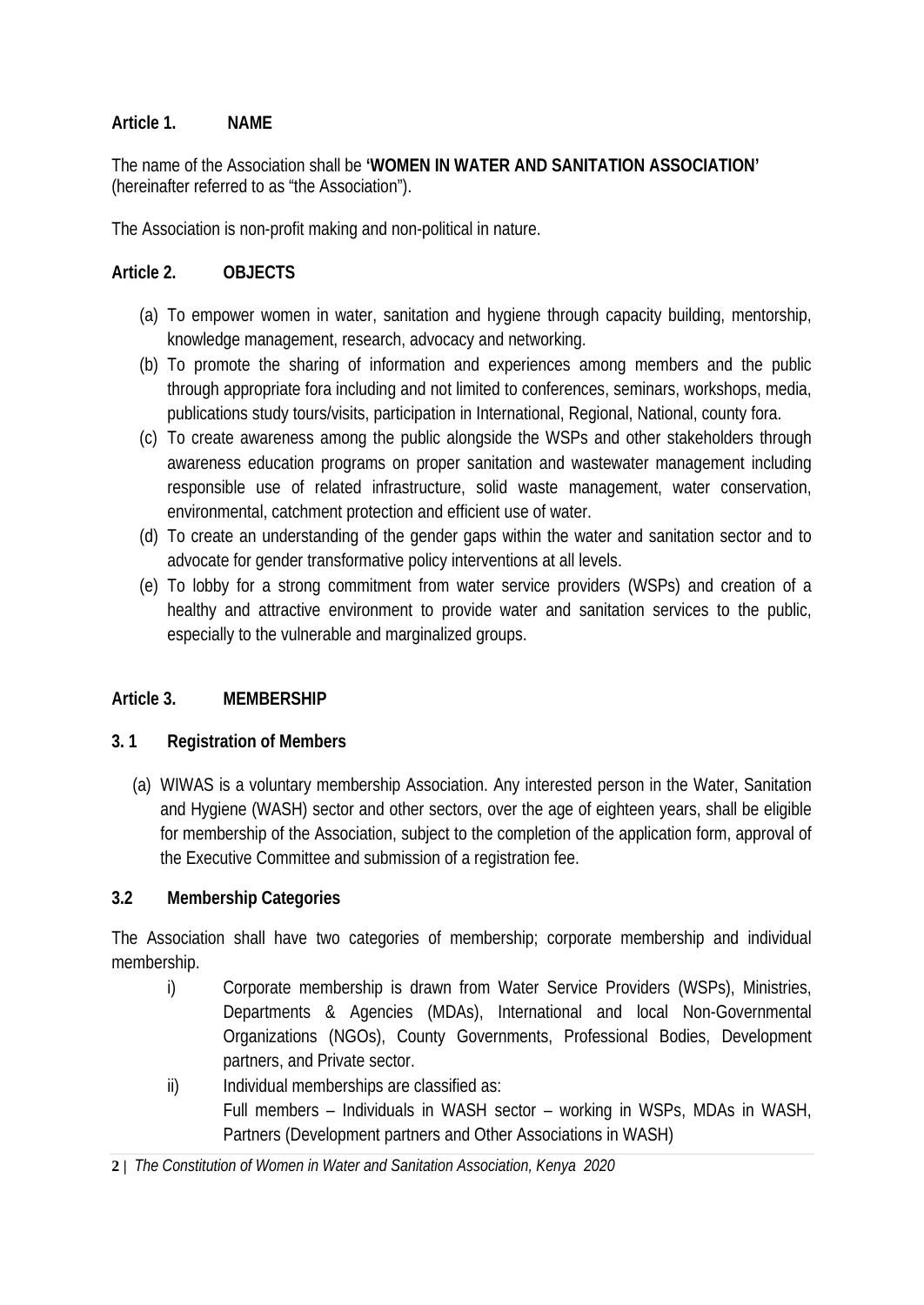Associate – Individuals interested in WASH Sector but work in related fields. Student members – Students who are enrolled in academic institutions in various fields of water and sanitation and related studies may apply to be members.

- iii) Fellows & honorary members
	- a) Fellows The Executive Committee shall be empowered to confer fellowships upon members in recognition of their contribution in the WASH sector as defined by the Association from time to time. Nominations for fellowship shall be considered provided they are made by at least two members, one of whom shall be a member of the Executive Committee.
	- b) Honorary members Where the Executive Committee considers that a person, not being a member of the Association has rendered special services to the Association, the Executive Committee may invite such a person to become an Honorary Member of the Association.

A person shall be confirmed as either a Fellow or an Honorary member by the Annual General Meeting of the Association. Fellows and Honorary members shall have no voting rights in the Association. They shall not be required to pay any annual subscription fees.

- iv) Student Member
	- a) Student membership shall be open to non-working individuals undertaking studies in water and sanitation or related courses and have satisfied the Executive Committee.
	- b) Student members will be entitled to retain such membership for a maximum period of seven (7) years from the date of admission to an institution of higher learning/tertiary institution.
	- c) A student member's admission to any other category of membership is subject to criteria set for such other categories.
- v) Subscription An applicant shall be admitted to membership upon payment of registration and annual subscription fees as shall be determined by members during AGM.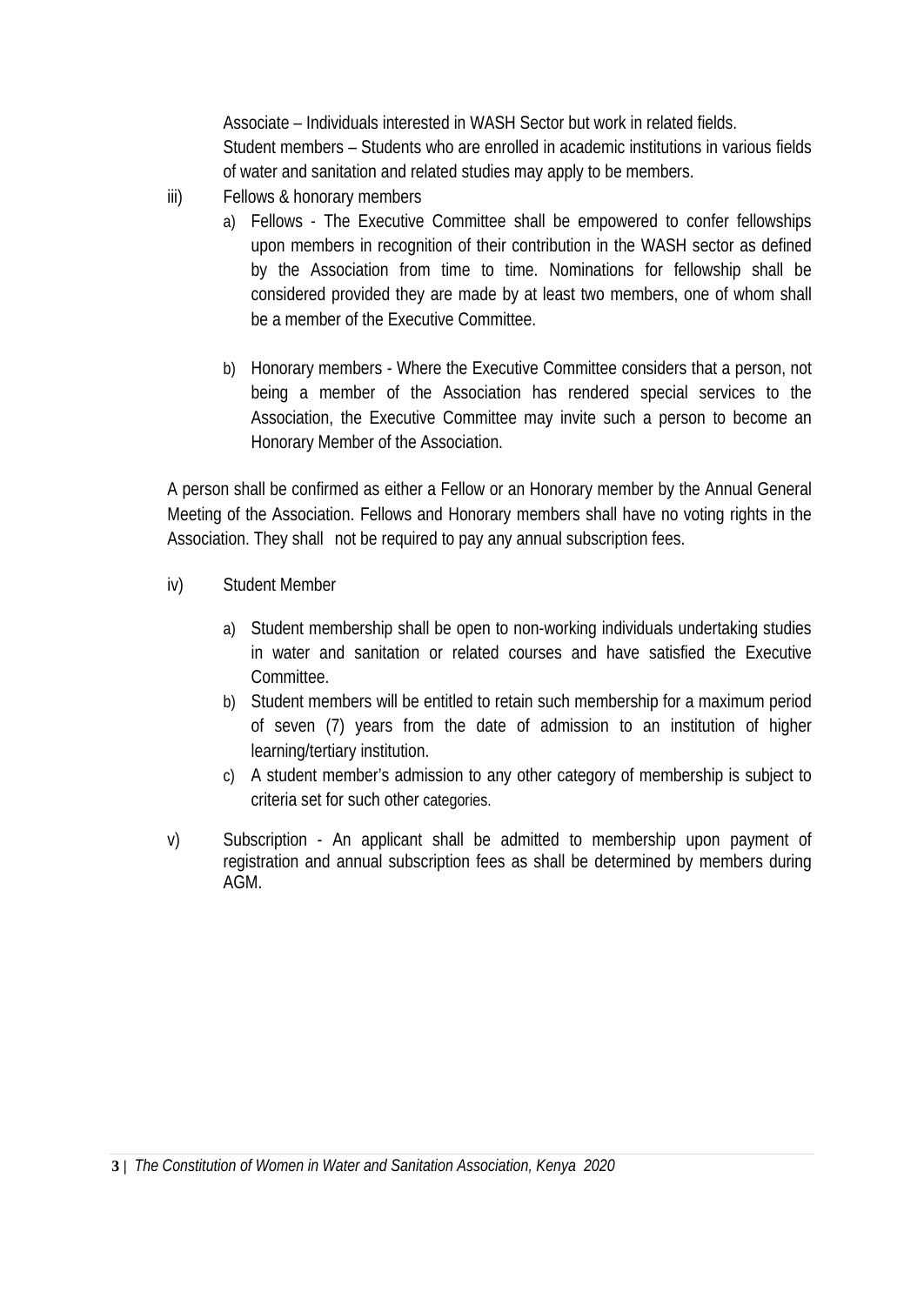# **3.3 Withdrawal, Suspension and Expulsion of Members**

- (a)Any member desiring to resign from the Association shall submit his/her resignation to the Secretariat, which shall take effect from the date of receipt by the Secretariat of such notice.
- (b) Any person who resigns or is removed from membership shall not be entitled to a refund of his subscription or any part thereof or any moneys or items contributed by her/him at any time.
- (c) Any member may be expelled from membership if the Executive Committee so recommends and if a general meeting of the Association shall resolve by a two-thirds majority of the paid up members present that such a member should be expelled on the grounds that her/his conduct has adversely affected the reputation or dignity of the Association, or that he/she has contravened any of the provisions of the constitution of the Association. The Executive Committee shall have power to suspend such a member from her/his membership until the next general meeting of the Association following such suspension but notwithstanding such suspension, a member whose expulsion is proposed shall have the right to address the general meeting at which his/her expulsion shall be considered.
- (d) Any member who falls into arrears with his/her monthly subscription for more than twelve months shall automatically cease to be a member of the Association and her/his name shall be struck off the register of members. The Executive Committee may, however, at its discretion, reinstate such member on payment of the total amount of subscription outstanding.

#### **Article 4. OFFICE BEARERS**

- (a) The office bearers of the Association shall be:
	- (i) The Chairperson
	- (ii) Vice Chairperson
	- (iii) Secretary General
	- (iv) Organizing Secretary
	- (v) Assistant Secretary
	- (vi) Treasurer
	- (vii) Assistant Treasurer

All of whom shall be fully paid-up members of the Association and shall be elected at the **annual general meeting.**

- (b) All office bearers hold office from the date of election until the succeeding annual general meeting subject to the conditions contained in sub-paragraphs (c) and (d) of this rule but shall be eligible for re-election.
- (c) An office bearer is eligible to serve a maximum of two (2) terms, each term is two years in the same capacity, and is eligible to seek election in a different capacity beyond the two (2) terms.
- (d) The election of persons to the different positions shall be staggered such that the terms shall not end at the same time to ensure continuity."
- (e) Any candidate wishing to contest for election for any office shall be proposed and seconded by full members during the AGM.
- (f) The conduct of elections shall be by simple majority.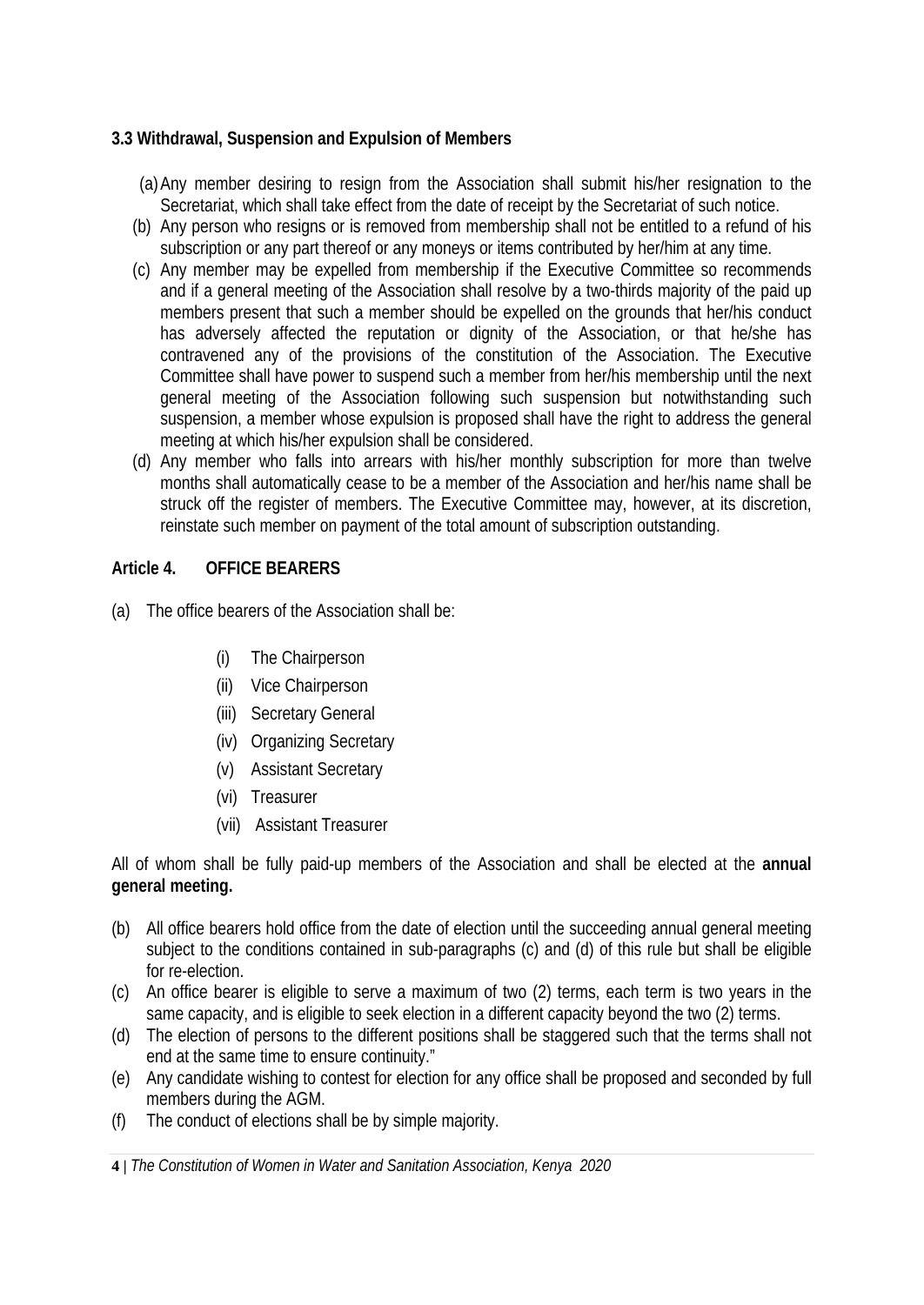- (g) An observer who is not a member of the Association will be selected to observe elections to ensure free and fair elections for members. This individual must be of high integrity and a respected member in society and shall be identified by the Executive Committee.
- (h) Any office bearer who ceases to be a member of the Association shall automatically cease to be an office bearer thereof.
- (i) Office bearers may be removed from office in the same way as is laid down for the expulsion of members in section 3.3., and removal from office in section 4.1.

# **4.1 Removal from Office**

- (a) A member of the Executive Committee shall relinquish office under the following circumstances:
	- (i) If s/he resigns
	- (ii) If s/he fails to attend three consecutive Executive Committee meetings without a reasonable cause.
	- (iii) Fails to properly perform his/her duties, which it was his/her responsibility to have performed by virtue of his/her position on the Executive Ccommittee.
	- (iv) For mismanagement of the Association's resources.
	- (v) Acts in any way prejudicial to the interests of the Association.
	- (vi) If s/he ceases to be an employee of a member Institution in the case of Corporate Membership.
	- (vii) Incapacitation, Death, Mental Handicap and Corruption.
- (b) No person may be removed until the person has been informed in writing of the reasons for his proposed removal and until the person has been given the opportunity to appear before the Executive Committee to defend the allegations made against him/her.

# **4.2 Filling of Vacancies**

- (a) Vacancies arising from whatever cause will be filled by co-option or appointments in acting capacity made by the Executive Committee until the next AGM.
- (b) All vacancies arising in between AGMs will be filled at the succeeding AGM through ratification of co-options made by the Executive Committee provided however that if the vacancies exceed three in a year, these vacancies will be filled through elections.
- (c) Those co-opted or elected mid-term will serve the remaining part of the tenure of the original office holders.

# **Article 5. DUTIES OF OFFICE BEARERS**

# **5. 1 Chairperson**

The Chairperson shall, unless prevented by illness or other sufficient cause, preside over all meeting of the committee and at all general meeting and shall prove any emergency case. The Chairperson of the Association shall be the vision bearer of the Association.

The Chairperson shall:

(i) chair all the Executive Committee meetings and AGM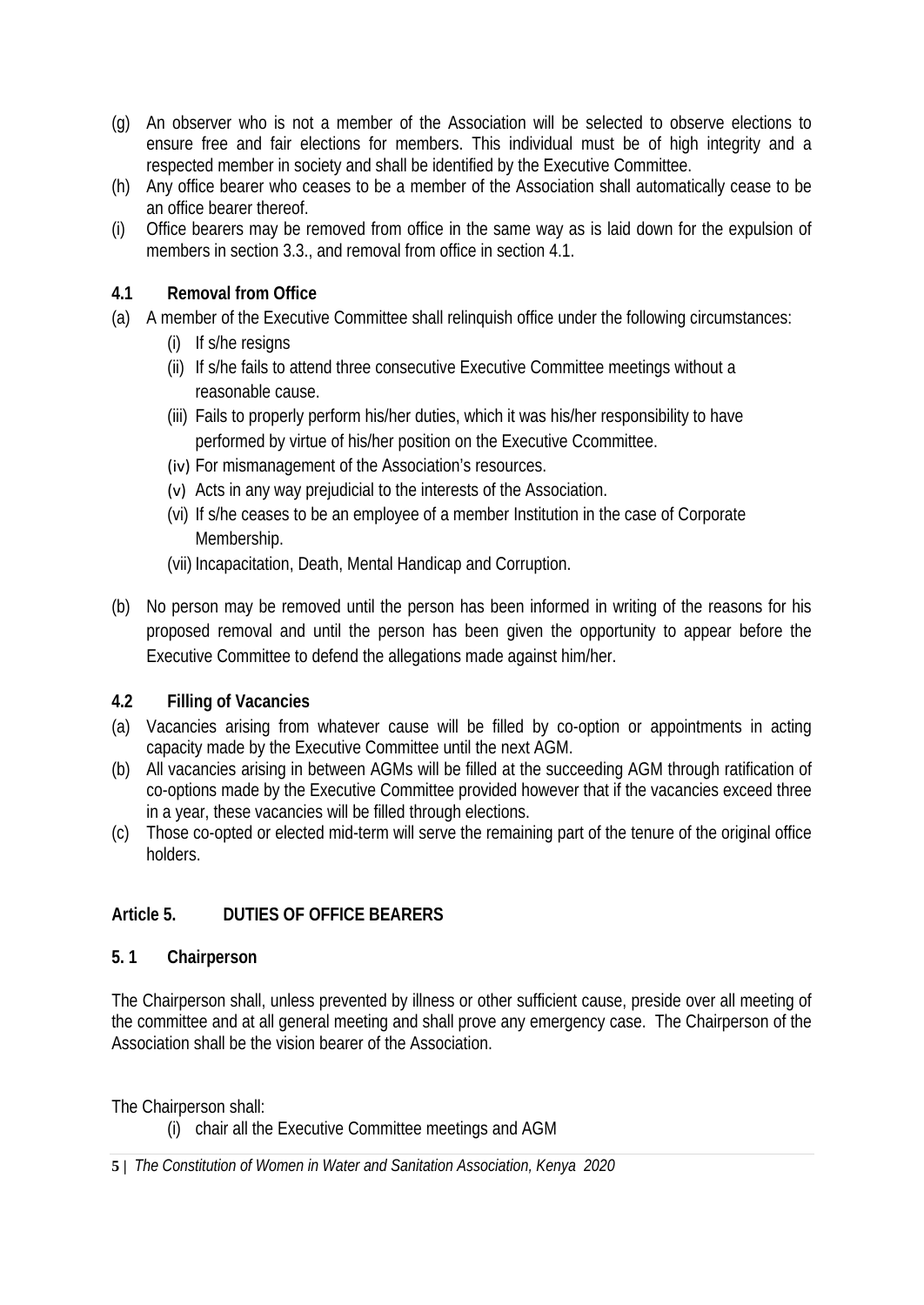- (ii) provide leadership
- (iii) ensure that the Executive Committee functions effectively
- (iv) approve co-sponsorship and use of the Association umbrella by third parties
- (v) establish the agenda for meetings
- (vi) ensure that the meetings' resolutions have been implemented
- (vii) ensure that all the members are fully involved and informed of any business issues on which a decision has to be taken
- (viii) be the spokesperson for the Association
- (ix) ensure that the Association is managed effectively
- (x) ensure that the Association regularly evaluates its work and
- (xi) ensure that committees are facilitated to perform their duties.

#### **5.2.1 Vice Chairperson**

The Vice-Chairperson shall:

- (i) provide support to the Chairperson
- (ii) officially represent the Chairperson and perform any duties of the chairperson in her absence.

#### **5.3 Secretary General**

In liaison with the Executive Officer, the Secretary General shall be responsible for:

- (i) legal requirements (legal status, tax status)
- (ii) integrity, consistency and enforcement of statutes, rules and regulations
- (iii) protection of WIWAS assets including intellectual property rights
- (iv) internal and external communications including websites
- (v) services to member Associations and individual members
- (vi) budget, financial statements and investments
- (vii) relations with the personnel of the Secretariat.

#### **5.4 Treasurer**

The Treasurer shall receive and shall also disburse, under the directions of the committee, all moneys belonging to the Association and shall issue receipts for all moneys received by her and preserve vouchers for all moneys paid by her. The Treasurer is responsible to the committee and to the members that proper books of account of all moneys received and paid by the Association are written up, preserved and available for inspection.

#### **5.5 Assistant Treasurer**

The Assistant Treasurer shall perform such duties as may be specifically assigned to her by the Treasurer or by the committee and in the absence of the Treasurer shall perform the duties of the Treasurer.

#### **5.6 Organising Secretary**

The Organising secretary shall be responsible for:

- (i) All the correspondence of the Association under the general supervision of the Committee. In cases of urgent matters where the committee cannot be consulted, she shall consult the
- **6 |** *The Constitution of Women in Water and Sanitation Association, Kenya 2020*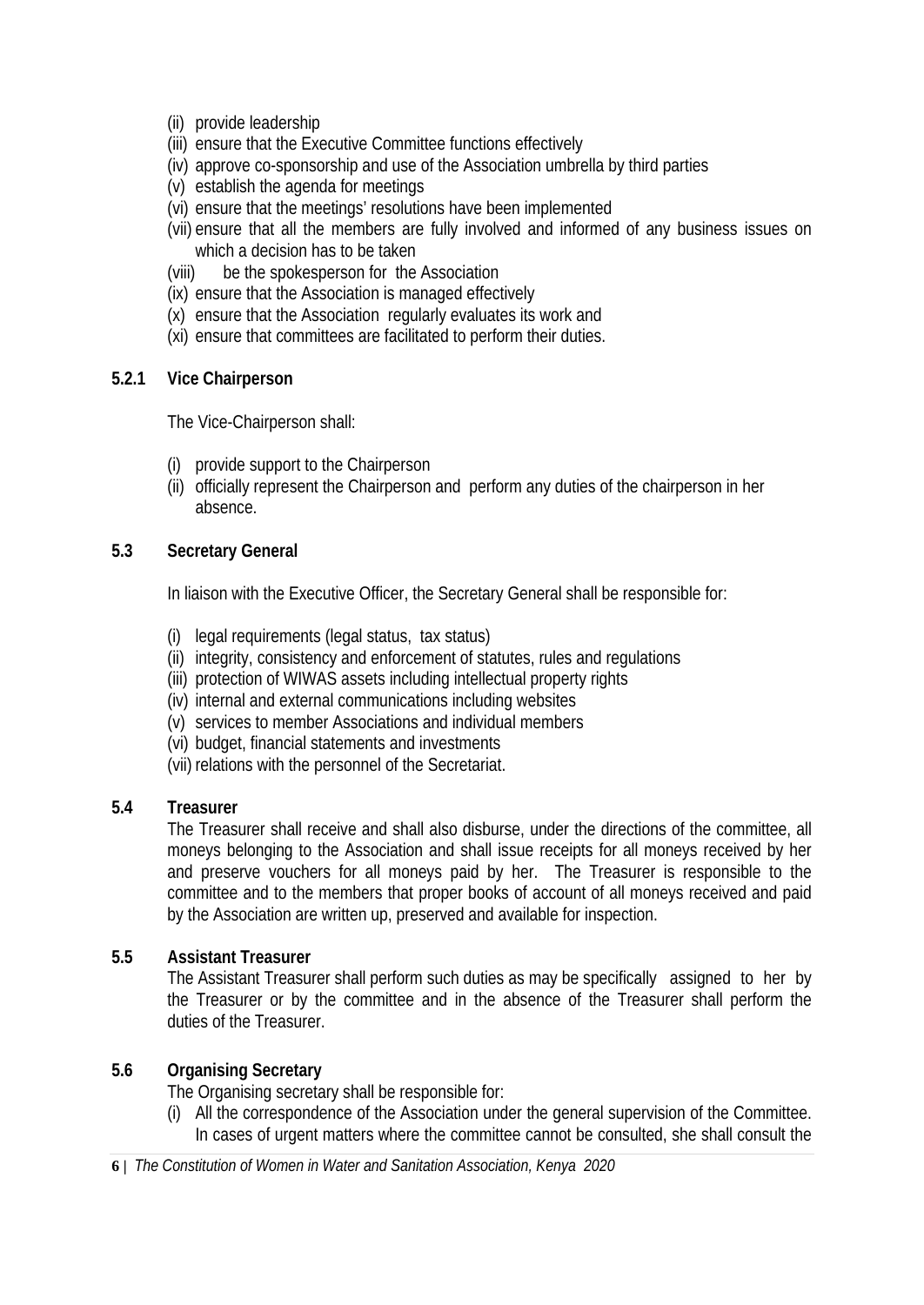chairperson or if she is not available, the vice-Chairperson. The decision reached shall be subject to ratification or otherwise at the next committee meeting.

- (ii) Issuing notices convening all meetings of the committee and all general meetings of the Association
- (iii) Keeping minutes of all such meetings and for the preservation of all records of proceedings of the Association and of the committee.
- (iv) Venue of meetings and other expenses

#### **5.7 Assistant Secretary**

In the absence of the Secretary, the Assistant Secretary shall perform all the duties of the Secretary and such other duties as shall be assigned to him by the Secretary or the Executive Committee whether the Secretary is present or not**.**

#### **Article 6. THE EXECUTIVE COMMITTEE (THE COMMITTEE)**

- (a) The Executive Committee shall consist of all the office bearers of the Association and other members (Private Sector/ NGO Representative, Special Group Representative, Male Champion, Professional group representative and Water Service Providers Representative, trustees (3) elected at the annual general meeting; such committee members shall hold office for two years and are eligible for re election during the annual general meeting for a maximum of two terms. The committee shall meet at such times and places as it shall resolve but shall meet not less than once in any three months.
- (b) Any casual vacancies for members of the Committee caused by death or resignation shall be filled by the committee until the next annual general meeting of the Association. Vacancies caused by members of the Committee removed from office will be dealt with as shown in rule 4.2.

# **Article 7. DUTIES OF THE EXECUTIVE COMMITTEE**

- (a) Executive Committee, inter alia, shall:
	- (i) The be responsible for ensuring that the Association is able to meet its objectives and fulfill its mandate and for the purpose may give directions to the Executive Officer as to the manner in which, within the law, s/he shall perform her/her duties.
	- (ii) Mobilise resources for the Association.
	- (iii) have power to appoint such sub-committees as it may deem desirable to make reports to the Committee upon which such action shall be taken as seems to the Committee desirable.
	- (iv) have the power to nominate individuals to represent the interests of the Association on any Task Force or other external Council/ Board or body that may be incorporated or set up from time to time.
	- (v) at its absolute discretion appoint a Patron, a person whose accomplishments will make a major contribution to the profession, increase the common good and reflect credit on the Association. The Patron shall not be required to pay registration fees or annual subscriptions and shall have all the rights and privileges of membership except the right to vote. Past and present Patron(s) shall remain Honorary Members.
	- (vi) evaluate the adequacy of management processes and procedures with regard to issues relating to risk management, internal control systems and governance practices.

**7 |** *The Constitution of Women in Water and Sanitation Association, Kenya 2020*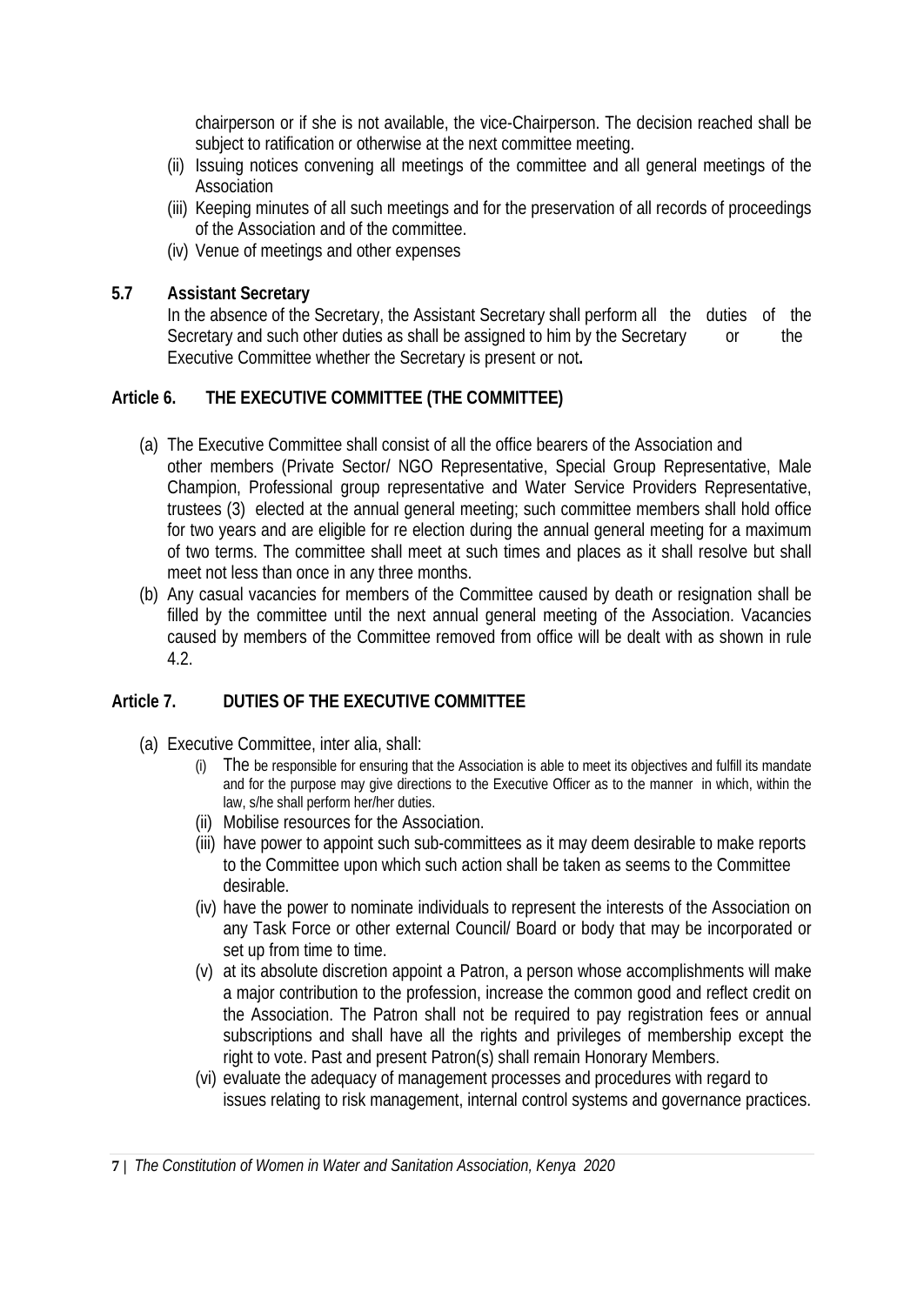- (vii) review the systems established to ensure sound financial management and Internal controls, as well as compliance with policies, laws, regulations, policies, procedures and ethics.
- (viii) fill all the vacancies occurring in the executive pending the AGM.
- (ix) recruit the Executive Officer and Secretariat.

(x) give guidance to the Executive Officer on effective and efficient management of the organization.

- (xi) engagement and removal of the Executive Officer.
- (xii) perform such other duties as the members may direct from time to time.
- (b) Authorize and disburse all monies on behalf of the Association except as specified in rule 15(d).
- (c) The Executive Committee shall also be able to appoint and/or employ individuals and/or enter into contracts for the provision of services for and on behalf of the Association on such terms and conditions, without limitation terms as to payment and/or remuneration, as the Committee shall in its sole discretion determine, provided that any such appointments and/or contracts may be terminated by the Committee by way of resolution of the Committee.
- (d) The Executive Committee may from time to time, subject to the approval of the Association's general meeting, make, vary, or revoke by-laws and/or a code of conduct for the regulation of the internal affairs of the Associations, conduct of the members, conduct of its elections and conduct of its aims, objects and activities. All by-laws and/or codes of conduct shall be submitted to the general meeting for approval and shall be binding on the members of the Association.
- (e) No member of the Executive Committee shall be held personally liable for any acts done or carried out in good faith on behalf of the Association.
- (f) The quorum for the Executive Committee meetings shall be five (5) members.

#### **Article 8. WIWAS SUB-COMMITTEES**

The Executive Committee shall function through sub-committees. These committees shall assist the Executive Committee in the running the affairs of the Association.

- (i) In constituting the committees the Executive Committee may co-opt members of the Association not in the Executive Committee.
- (ii) At all times, the chairperson of a committee shall be a member of the Executive Committee.

The Sub-Committees and their terms of reference are as follows:

# **(a) Strategy, Capacity building and Research Sub-Committee**

The Strategy, Capacity building and Research Committee shall:

- (i) identify institutional and relevant sector needs and develop implementation plans.
- (ii) form working groups with identified stakeholders in reference to the Strategic Plan.
- (iii) liaise with Secretariat in preparation of annual reporting.

**<sup>8</sup> |** *The Constitution of Women in Water and Sanitation Association, Kenya 2020*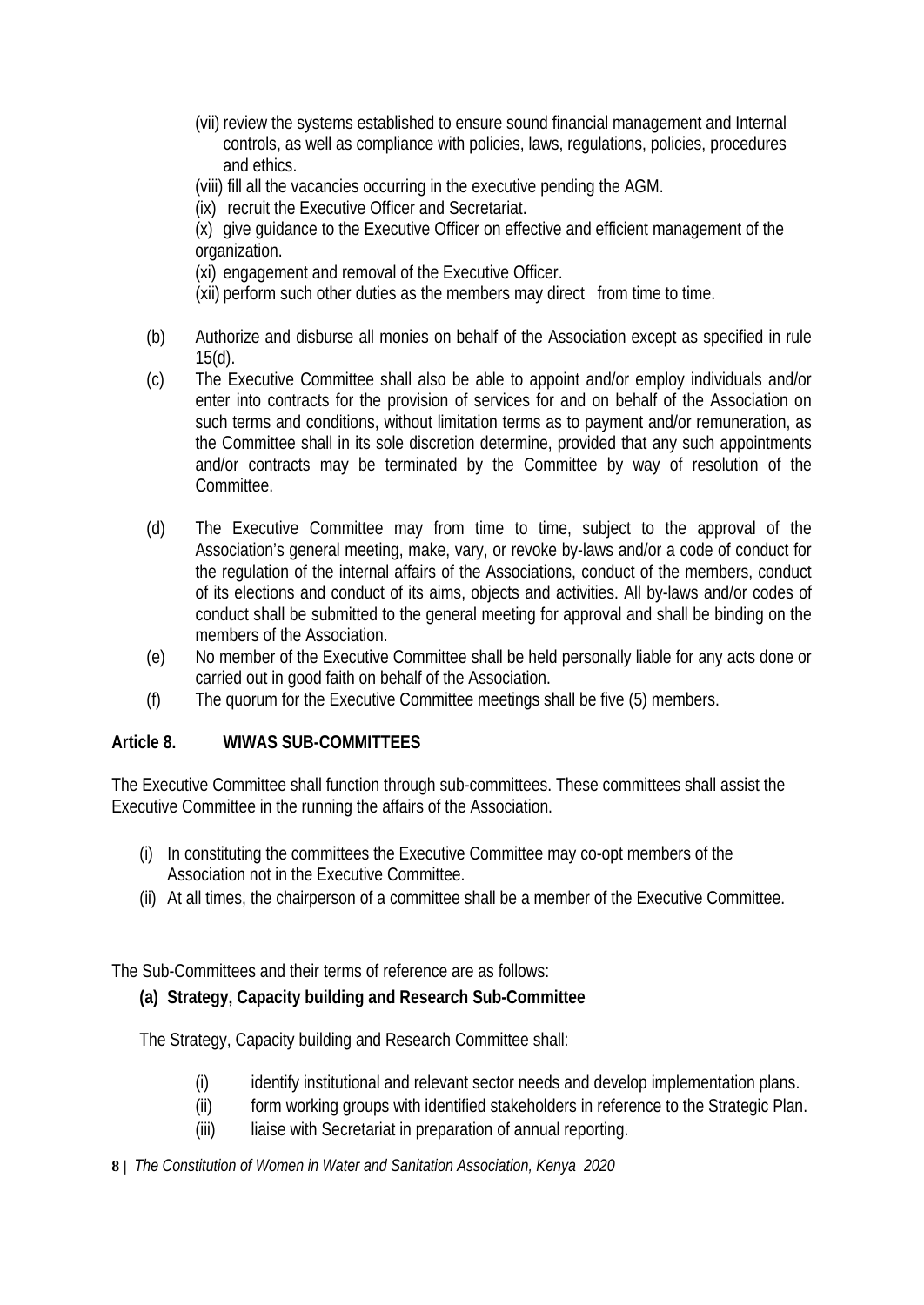- (iv) report to the Executive Committee on matters and progress of activities at the attention of the sub-committee.
- (v) review action plans developed to achieve business development strategies set out in the Strategic Plan.
- (vi) review and recommend projects and initiatives for approval by the Executive Committee.
- (vii) Prepare annual work plan and provide formal evaluation on performance.
- (viii) Mid-term and Annual review of the strategic plan of the Association and make appropriate recommendations to Executive Committee.
- (ix) Any additional matters delegated to the Committee by the Executive Committee.

# **(b) Advocacy, Communication and Partnerships Sub-Committee**

The Advocacy, Linkages and Communication Committee shall:

- (i) provide advice to the Executive Committee on advocacy strategies and publicity of the same.
- (ii) Identify and prioritize policy issues and make recommendations to the Executive Committee.
- (iii) provide advice on key issues to be addressed, key messages and the associated communication strategies.
- (iv) ensure that initiatives are addressed from the perspective of integration among program areas and to ensure that implementation strategies address both professional development needs as well as advocacy activities.
- (v) prepare for and manage the policy priority process at the members' forums as well as at any other events.
- (vi) oversee the process for obtaining member input/support for Association's advocacy activities and seeks to coordinate these activities with those of members.
- (vii) identify areas where WIWAS voice can be heard e.g. Press statements, Editorials, opinion pieces, talk-shows and draft the communication on issues of interest to the association.
- (viii) identify and advice the Executive Committee with respect to forming alliances/partnerships with other groups.
- (ix) Develop a stakeholder engagement and communication plan based on the stakeholders identified in the strategic plan.

# **(c) Finance and Administration Sub-Committee**

The Finance and Administration Committee shall:

- (i) review quarterly and annual financial reports of WIWAS and make recommendation to the Executive Committee.
- (ii) review of the Association's procurement plan and make appropriate recommendations to Executive Committee.
- (iii) evaluate the Association's financial performance, reporting and controls relating to the Association's financial operations.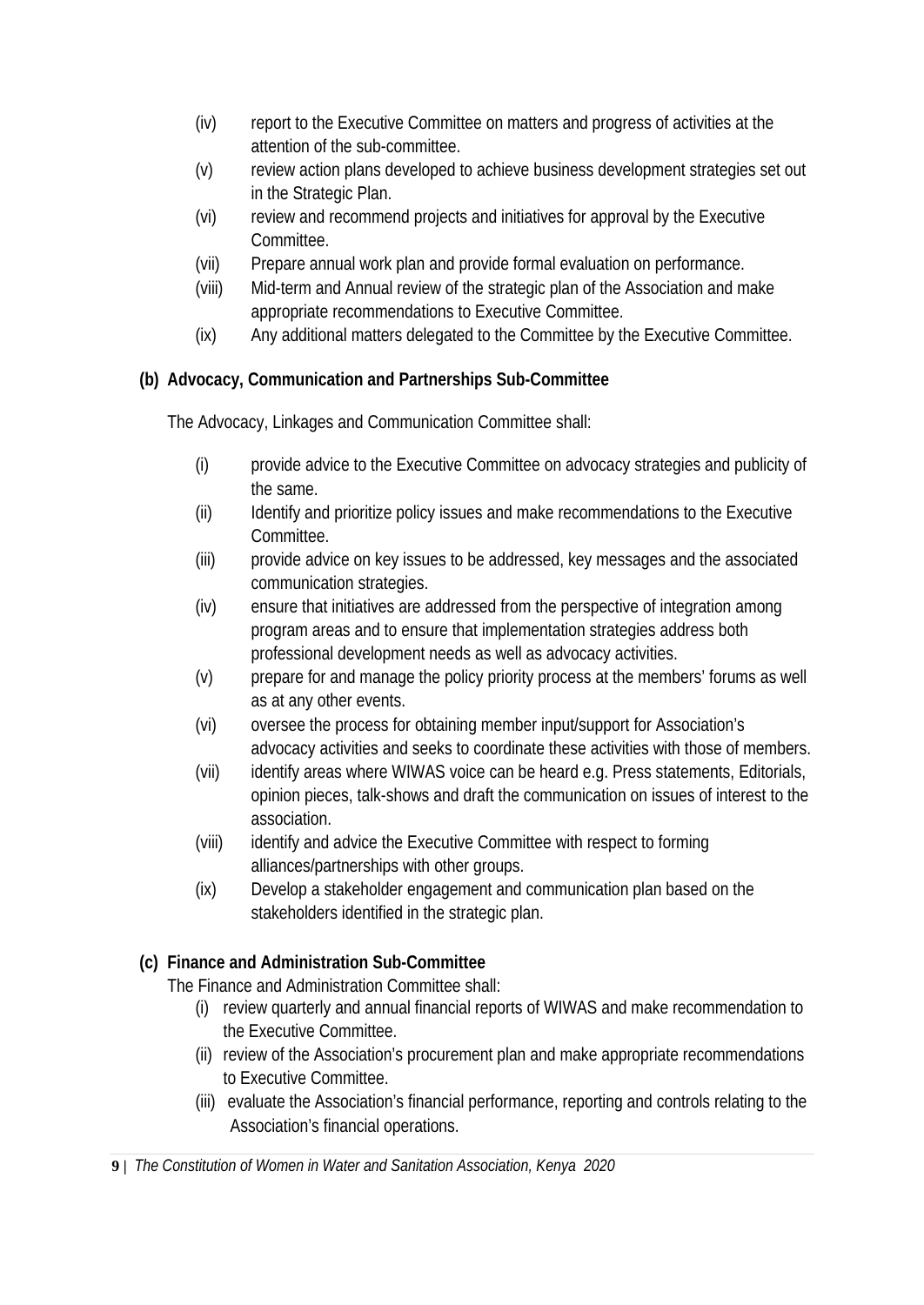- (iv) review of quarterly and annual budgets of the Association and make appropriate recommendations to Executive Committee.
- (v) periodically review of the organizational structure and its subsidiaries and consideration of policies and principles for recruitment, compensation, development and retention of management staff.
- (vi) review of plans and succession of management staff.
- (vii) regular review of employment terms which include; severance arrangements, contractual agreements, financial support and any other general staff welfare matters as recommended by from time to time.
- (viii) review and monitoring of management performance and the overall performance of the WIWAS.
- (ix) review of the pension and benefit plans for employees.
- (x) handle staff discipline matters.
- (xi) any additional matters delegated to the sub-Committee by the Executive Committee.

# **(d) Audit and Risk Sub-Committee**

The Audit and Risk Committee is an advisory Committee and not an executive committee. As such it shall not perform any management functions or assume any management responsibilities and shall have an objective, independent role.

The Audit and Risk- Sub Committee shall:

- (i) oversee the financial reporting and disclosure process.
- (ii) oversee performance and independence of the external auditors.
- (iii) monitor the integrity of the financial statements of WIWAS.
- (iv) review and make recommendations to the Executive Committee on the adequacy and effectiveness of WIWAS internal control and risk management systems.
- (v) monitor the effectiveness and objectivity of the WIWAS external auditor
- (vi) monitoring choice of accounting policies and principles.

# **Article 9. GENERAL MEETINGS**

- (a) There shall be two classes of General Meetings; Annual General Meetings and Special General Meetings.
- (b) The Annual General Meeting shall be held not later than 30th of April of each financial year. Notice in writing of such annual General meeting, accompanied by the annual statement of account and the agenda for the meeting shall be sent to all members not less than 21 days before the date of the meeting and, where practicable, by Press advertisement not less than 14 days before the date of the meeting.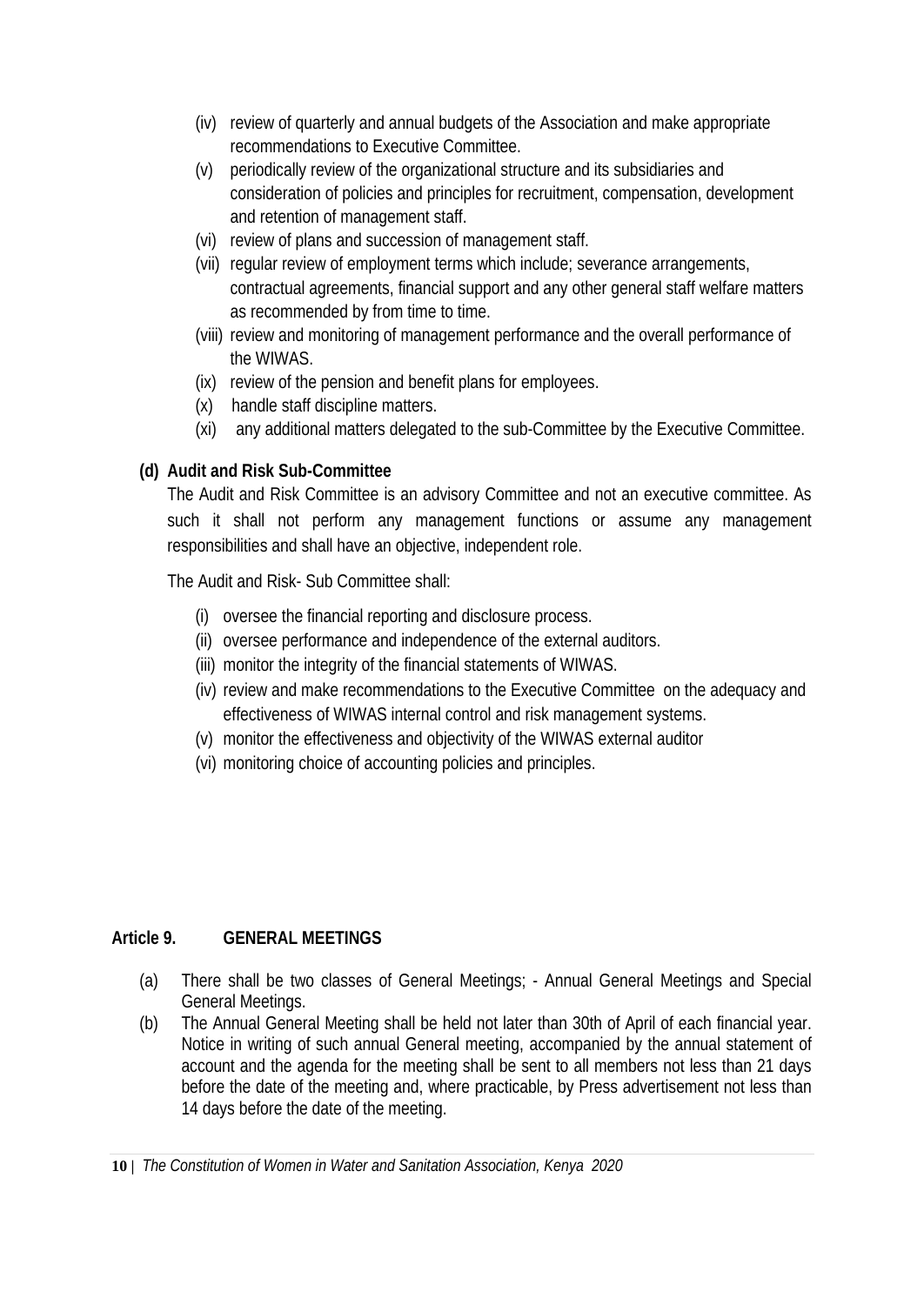(c) The Annual General Meeting (AGM) is the supreme decision making organ of WIWAS and is responsible for election of office bearers, amendments of the constitution, appointment of auditors and approval of the Annual Report and Financial Statement.

The Agenda for any annual general meeting shall consist of the following:

- 1. To note presence of quorum and meeting as properly constituted.
- 2. Confirmation of the minutes of the previous annual general meeting.
- 3. The Chairperson's report.
- 4. Audit Report.
- 5. Annual Report.
- 6. Election of office bearers and the Committee members.
- 7. Appointment of auditors in accordance with rule 13 (a).
- 8. Such other matters as the committee may decide or as to which notice shall have been given in writing by a member or members to the Organizing Secretary at least four weeks before the date of the meeting.
- 9. Any other business with the approval of the Chairperson.
- (d) A Special General Meeting may be called for any special purpose by the Executive Committee. Notice in writing of such meeting shall be sent to all members not less than 7 days before the date thereof and where practicable by press advertisement not less than 7 days before the date of such meeting.
- (e)A special general meeting may also be requisitioned for a specific purpose by order in writing to the General Secretary of not less than 1/3 members and such meeting shall be held within 21 days of the date of the requisition. The notice for such a meeting shall be as shown in rule 9 (d) and no matter shall be discussed other than that stated in the requisition.
- (f) Quorum for general meetings shall be not less than ⅔ of the registered paid up member members of the Association.

# **Article 10**. **PROCEDURE AT MEETINGS**

- (a) At all meetings of the Association the Chairperson, or in her absence, the Vice- Chairperson, or in the absence of both these officers, a member selected by the meeting shall take the chair.
- (b) The Chairperson may at his discretion limit the number of persons permitted to speak in favor of and against any motion.
- (c) Resolutions shall be decided by simple voting by a show of hands or by secret ballot. In the case of equality of votes, the Chairperson shall have a second or casting vote.

# **Article 11. THE EXECUTIVE OFFICER**

The Executive officer shall be in charge of the Secretariat and day to day running of the office. Specific roles of the EO are:

- (a) ensure the secretariat office is running as per the roles stipulated in article 12.
- (b) assist the Chair to complete and submit all required reports.
- (c) be a member of the Executive Committee and attend its meetings.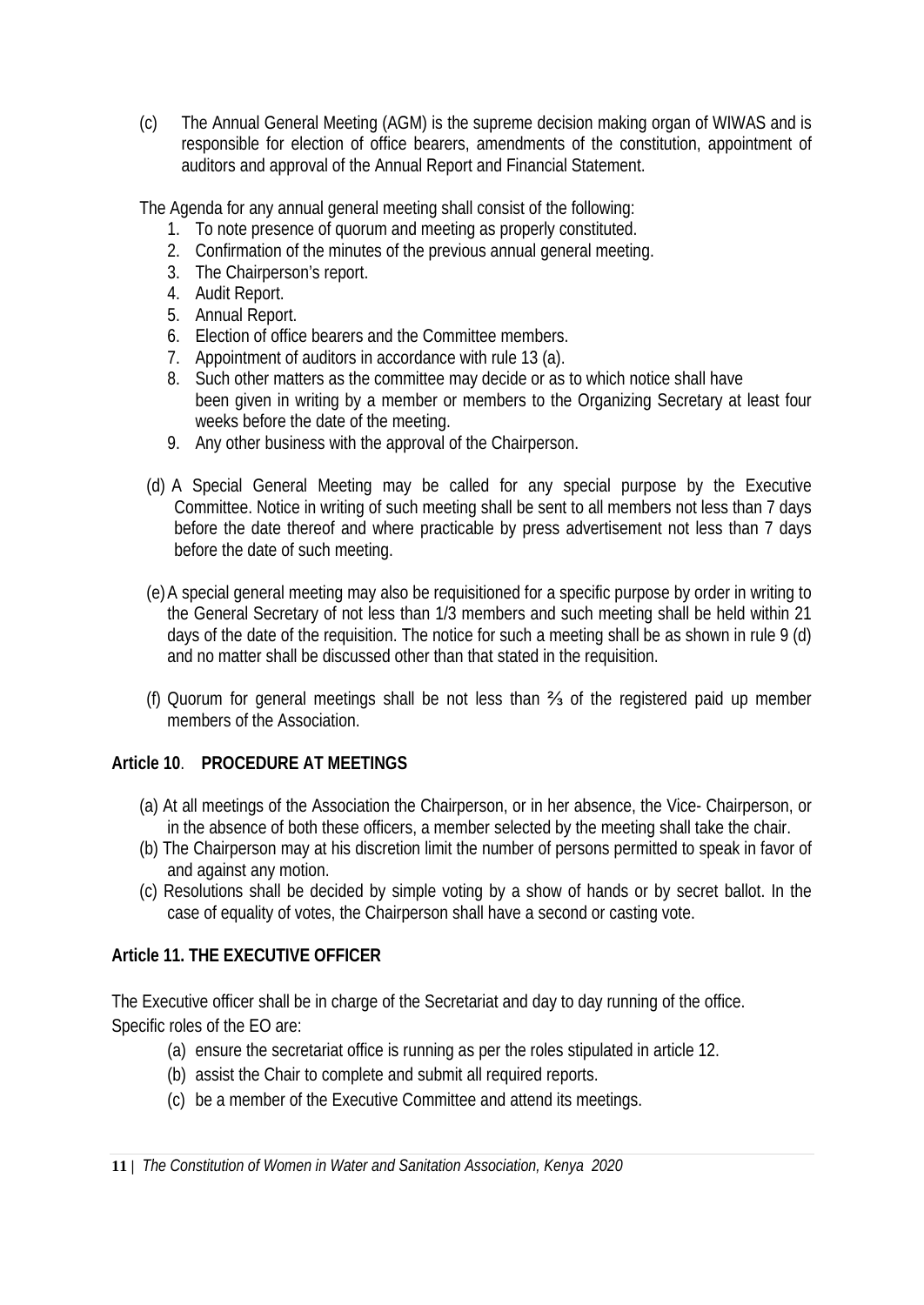- (d) notwithstanding any other provision of this constitution, the EO shall be an *ex-officio*  member of all committees of WIWAS.
- (e) The EO shall serve for a period of three year term contract renewable depending on performance.

# **Article 12**. **SECRETARIAT**

The Secretariat shall be headed by the Executive Officer. The roles of the secretariat are:

- (a) implement the resolutions of the AGM.
- (b) implement resolutions from the Executive Committee.
- (c) conduct elections at the AGM.
- (d) assist the Executive Committee and other sub-committees in the realization of their mandates.
- (e) develop and implement operational and strategic plans to meet the objectives of the Association.
- (f) network with national and international partners and/or associations for the attainment of the WIWAS objectives.
- (g) undertake studies and/or research into issues relevant to the mandate of WIWAS.
- (h) establish a database of information relevant to WIWAS.
- (i) raise funds and prepare annual budget of WIWAS.
- (j) prepare proper accounts, including a full audit report, of WIWAS for scrutiny by the Executive Committee and for presentation to the AGM.
- (k) maintain a comprehensive membership database of all members, update database regularly, process payments, respond to enquiries, and send information to new members. Mail membership receipt and letter of welcome to all new members.
- (l) maintain current membership information and application form in print and electronic (web-based) format.
- (m) undertake routine correspondence with members, and refer non-routine matters to the Chairperson or relevant Executive Committee Member
- (n) provide membership information periodically to Executive Committee members, including statistical report, membership renewal efforts and outcomes, and list of lapsed members.
- (o) mail at least two membership renewal notices to members and provide one renewal notice to lapsed members after one year.
- (p) maintain and create content for WIWAS website and all social media channels.

# **Article 13**. **TRUSTEES**

(a) All land, building and other immovable property and all investments and securities which shall be acquired by the Association shall be vested in the names of not less than 3 trustees who

**12 |** *The Constitution of Women in Water and Sanitation Association, Kenya 2020*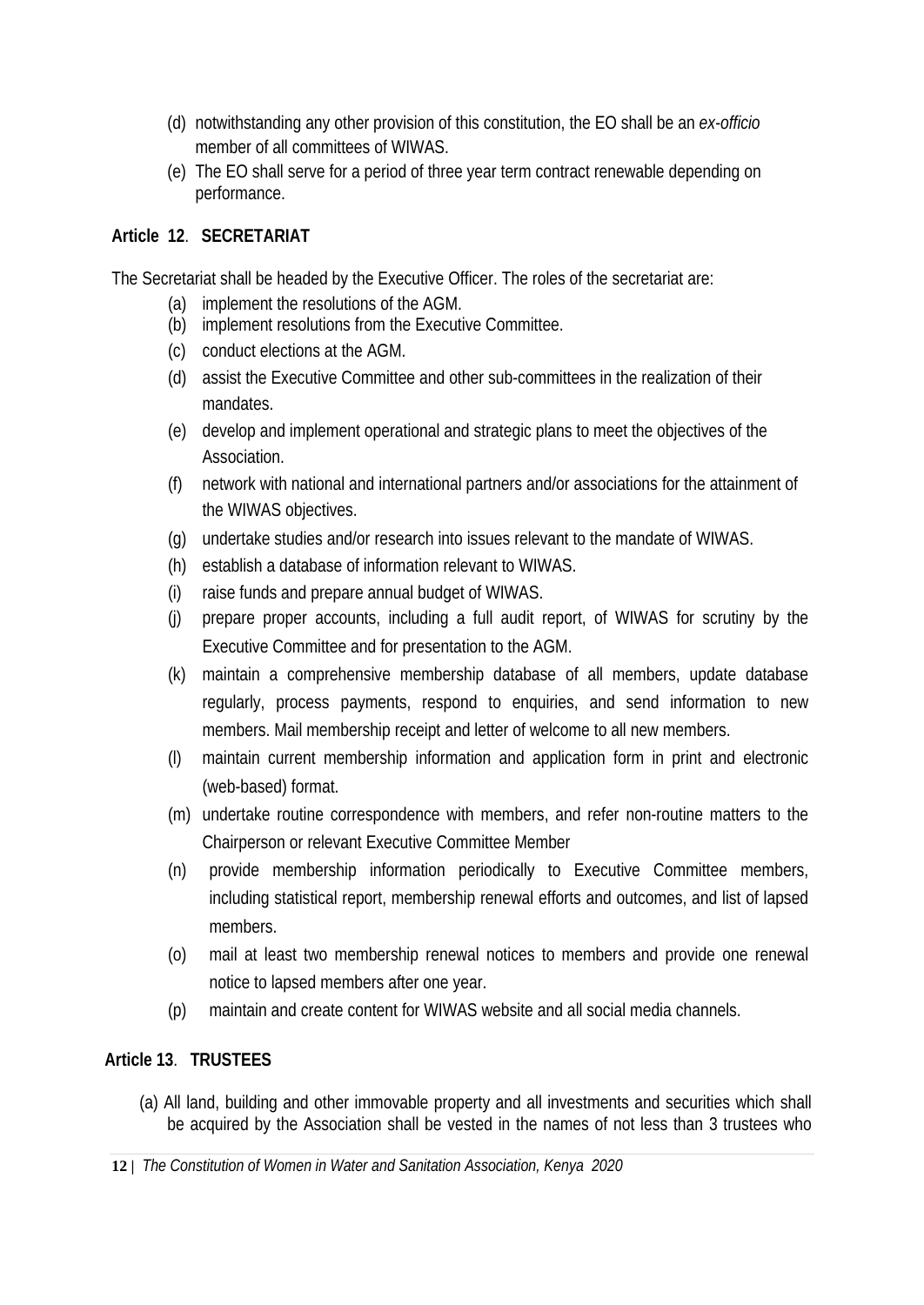shall be members of the Association and shall be appointed at an annual general meeting for a period of two years. On retirement such trustees shall be eligible for re-election. A general meeting shall have the power to remove any of the trustees and shall be filled at the same or next general meeting.

(b) The trustees shall pay all income received from property vested in the trustees to the Treasurer. Any expenditure in respect of such property which in the opinion of the trustees in necessary or desirable shall be reported by the trustees to the committee which shall authorize expenditure of such moneys as it thinks fit.

#### **Article 14. AUDITOR**

- (a) An Auditor shall be appointed for the following year by the Annual General Meeting. All Association's accounts, records and documents shall be opened to the inspection of the auditor at any time. The Treasurer shall produce an account of his receipts and payments and a statement of assets and liabilities made up to a date of the annual general meeting. The Auditor shall examine such annual accounts and statements and either clarify that they are correct, duly vouched and in accordance with the law or report to the Association in what they are found to be incorrect, un-vouched or not in accordance with the law.
- (b) A copy of the Auditor's report on the accounts and statements together with such accounts and statements shall be furnished to all associates at the same time as the notice convening the annual general meeting is sent out. An auditor may be paid such honorarium for his duties as may be resolved by the annual general meeting appointing him.
- (c) No auditor shall be an office bearer or a member of the Executive Committee of the Association.

#### **Article 15**. **FUNDS**

- (a) The funds of the Association may only be used for the following purposes:
	- (i) The payment of salaries to employees, allowances and expenses to officers of the **Association**
	- (ii) The payment of expenses for the administration of the Association, including audit of Accounts of the funds of the Association
	- (iii) The promotion of the interests of members as per the constitution
- (b) All moneys and funds shall be received by and paid to the treasurer and shall be deposited by her in the name of the Association in any bank or banks approved by the Executive Committee.
- (c) No payments shall be made out of the bank account without a resolution of the Executive Committee authorizing such payments and all cheques on such bank account shall be signed by the Treasurer or the Assistant treasurer and two other office bearers of the Association, who shall be appointed by the Executive Committee. The Chairperson shall bear the mandatory signatory.
- **13 |** *The Constitution of Women in Water and Sanitation Association, Kenya 2020*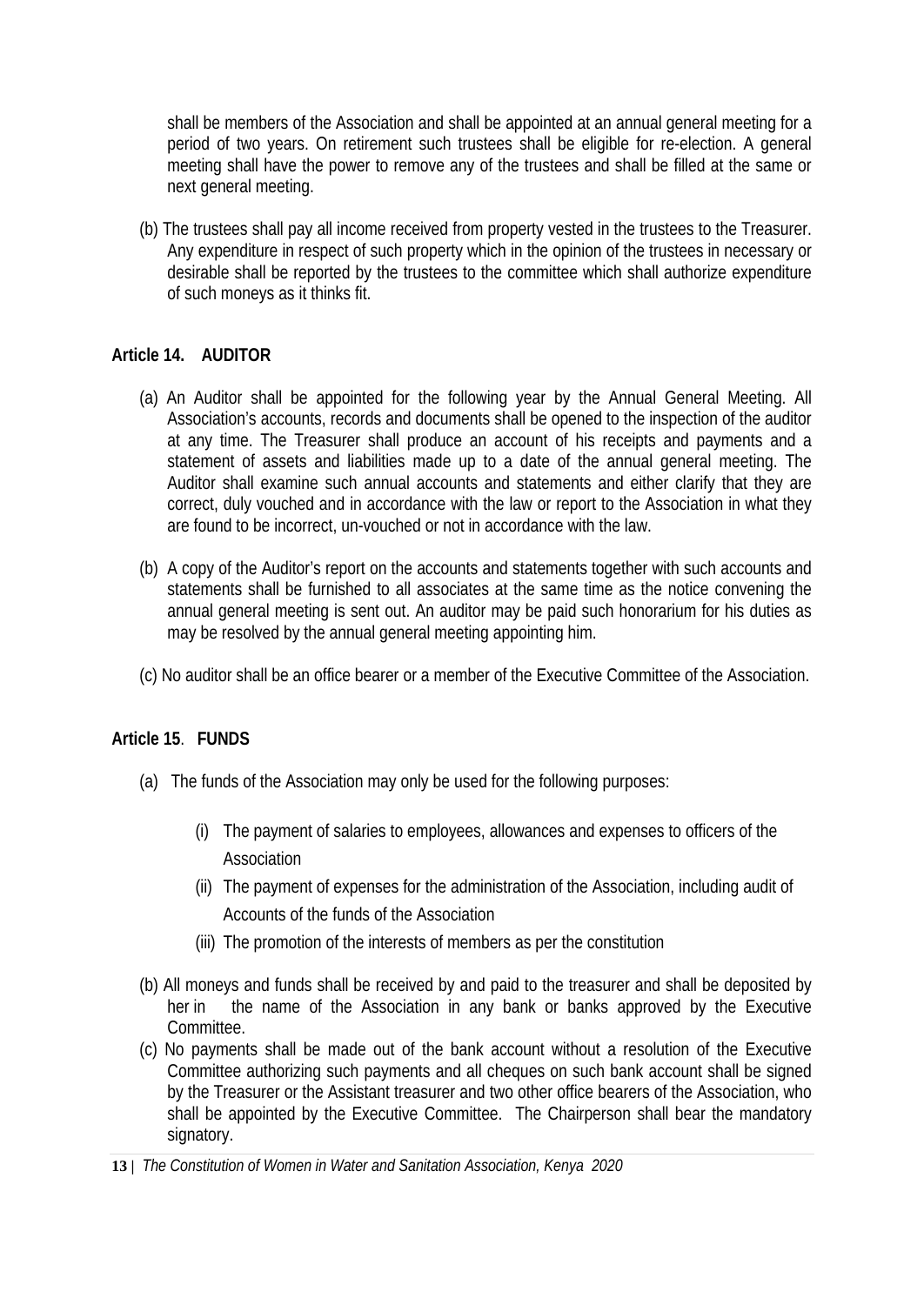- (d) A sum of Ksh. 10,000 may be kept by the treasurer for petty disbursements of which proper account shall be kept.
- (e) The Committee shall have power to suspend any office bearer who it has reasonable cause to believe is not properly accounting for any of the funds or property of the Association and shall have power to appoint another person in her place. Such suspension shall be reported to a general meeting to be convened on a date not later than two months from the date of such suspension and the general meeting shall have full power to decide what further action should be taken in the matter.
- (f) The financial year of the Association shall be from 1st January to 31st December.

#### **Article 16. THE PATRON**

The Patron of WIWAS shall:

- (i) not be a member of WIWAS, hence will not carry any responsibilities or liabilities, neither will she make decisions on behalf of the Association.
- (ii) be a respected personality who is passionate about WASH.
- (iii) she shall lend her name and support to the Association and lend credibility to the WASH cause.
- (iv) be appointed by the Executive Committee and approved at the AGM.

#### **Article 17. GOVERNING LAW AND DISPUTE RESOLUTION**

This constitution shall be governed, interpreted and enforced in accordance with the Laws of Kenya without regard to their conflict of laws rules.

All parties shall make every effort to resolve disputes amicably. Any disputes arising amongst members should be addressed to the Executive Committee through the Chair. If attempts at negotiation fail, both parties agree to submit their position for arbitration by a third party acceptable to the executive committee. The decision rendered in this arbitration shall constitute final adjudication of the disagreement. All parties shall not be liable for the acts or defaults of the other party.

#### **Article 18. AMENDMENTS TO THE CONSTITUTION**

- (a) This constitution and all exhibits, attachments, and appendices hereto comprise the entire understanding and agreement of the Association with respect to the subject matter, superseding any prior or contemporaneous written or oral agreements thereon. No understanding is created between the members until this constitution is approved by duly authorized representatives.
- (b) Amendments to the constitution of the Association must be approved by at least ⅔ majority of members at a general meeting of the Association. **They cannot however, be implemented without the prior consent in writing of the Registrar, obtained upon** application to him made in writing and signed by three of the office bearers.

#### **Article 19. DISSOLUTION**